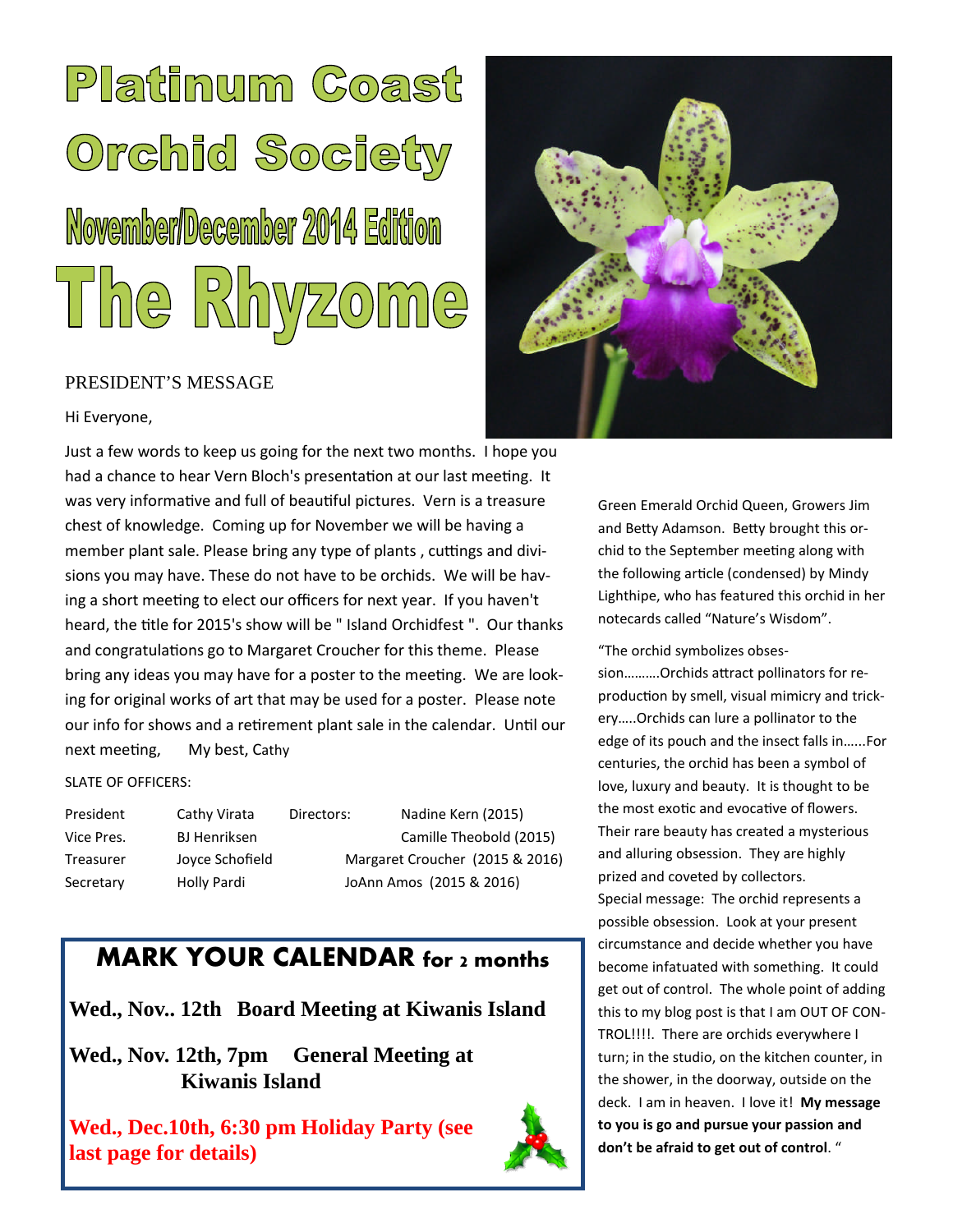## **2014 PCOS OFFICERS & CHAIRS PRESIDENT**

#### **Cathy Virata**

**536-2095 President@PlatinumCoastOrchidSociety.org**

#### **VICE PRESIDENT**

**BJ Hendriksen 452-0633 VP@PlatinumCoastOrchidSociety.org**

#### **TREASURER**

**Joyce Schofield**

**783-5200 Treasurer@PlatinumCoastOrchidSociety.org**

**SECRETARY**

**Holly Pardi 604-9954 Secretary@PlatinumCoastOrchidSociety.org**

**PAST PRESIDENT Dennis Gollehon**

**427-6959**

#### **DIRECTORS**

**Sally Pancoast**

**Camille Theobold**

**Nadine Kern**

**Marsha Lovas**

**MEMBERSHIP**

**Joyce Schofield**

**NEWSLETTER EDITOR**

**Patti Scholes**

**SUNSHINE/AOS LIAISON Betty Adamson PLANT FORUM**

**Betty Adamson**

**HOSPITALITY/GREETER**

**Shearer Kennedy**

**Darlene Giers**

**EXHIBITS**

**Sally Pancoast**

**Joyce Schofield**

**PROGRAMS**

**Sally Pancoast**

**Joyce Schofield**

**PHOTOGRAPHER**

**Jan Castillo**

**Charlie Scholes**

**RAFFLE Karen Snee**

**PUBLICITY**

**Ann Colchin**

PCOS Embroidered Shirts

Platinum Coast Orchid Society with flower in the center.

Available at :

Robin's Nest Embroidery

1314 Clearlake Rd., Ste. 4

Cocoa, FL

Phone: 321-636-4320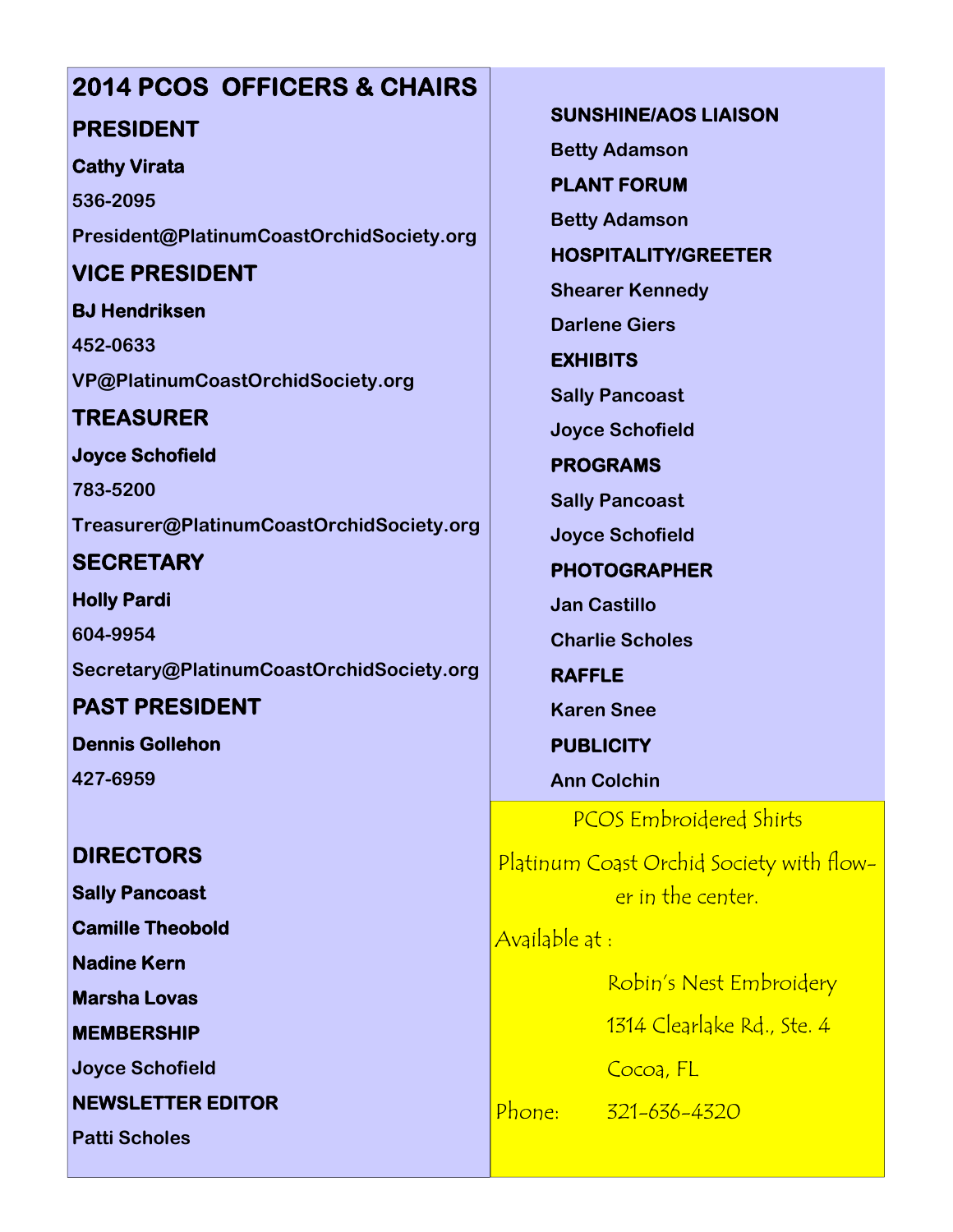# GREAT PLACES FOR MEMBERS TO FIND INFORMATION ON ORCHIDS:

1.. Programs—Take notes someday they will make sense

2. AOS Magazine articles. "Orchids" is available at every meeting. Check out the great articles in this month's edition.

3. Members— Ask longtime members about orchids, but realize that vour vard and potting choices are key. We all use trial and error to succeed.

4. Internet sites—**www.aos.org**— This AOS site has the answer to almost any question.

5. Rambles at members' homes.

#### **UPCOMING SHOWS**

**Oct. 30-Nov. 2 Orchid Spooktacular/AOS Affiliated Societies Show and Sale Sheraton, 600 N. Lake Destiny Dr., Maitland,Fl Friday 9:30 am to Sun. 4:30 pm**

**Nov. 15-16 Deerfield Beach Orchid Society Show Emma Lou Olson Civic Center 10-5 1801 NE 6th St., Pompano, FL**

ALSO: The Orchid Specialist RETIREMENT SALE

Thousands of Cattleyas, Oncidiums, orchid species and tropicals available up to 50% off. Additional discounts for large orders. Visit www.orchidspecialist.com for list of inventory, pricing information, and business location.

6,000 sq. ft. greenhouse on 1/2 acre lot near Orlando, FL also available.

Open House Nov. 8-9, 10 a.m. -6 p.m., or afternoons by appointment. Sale starts Oct. 1. (407) 889-3138

Address ------The Orchid Specialist 1605 Jeanette St. Apopka, Fl 32712

PCOS is an affiliate of the **American Orchid Society (AOS).** There's an abundance of information on the AOS website. For the last few months, a selection of the articles available on the AOS website have been featured in our newsletter. Please visit www.aos.org for articles, advice on growing orchids, and lots of free information.

Check out the Orchid magazine at our meetings, so you can see the benefits of being an American Orchid Society member.

Ask Betty Adamson for an application if you're interested in joining.

For all current members, remember that your renewal notice will arrive in the Orchid Magazine prior to your month of renewal.

www.aos.org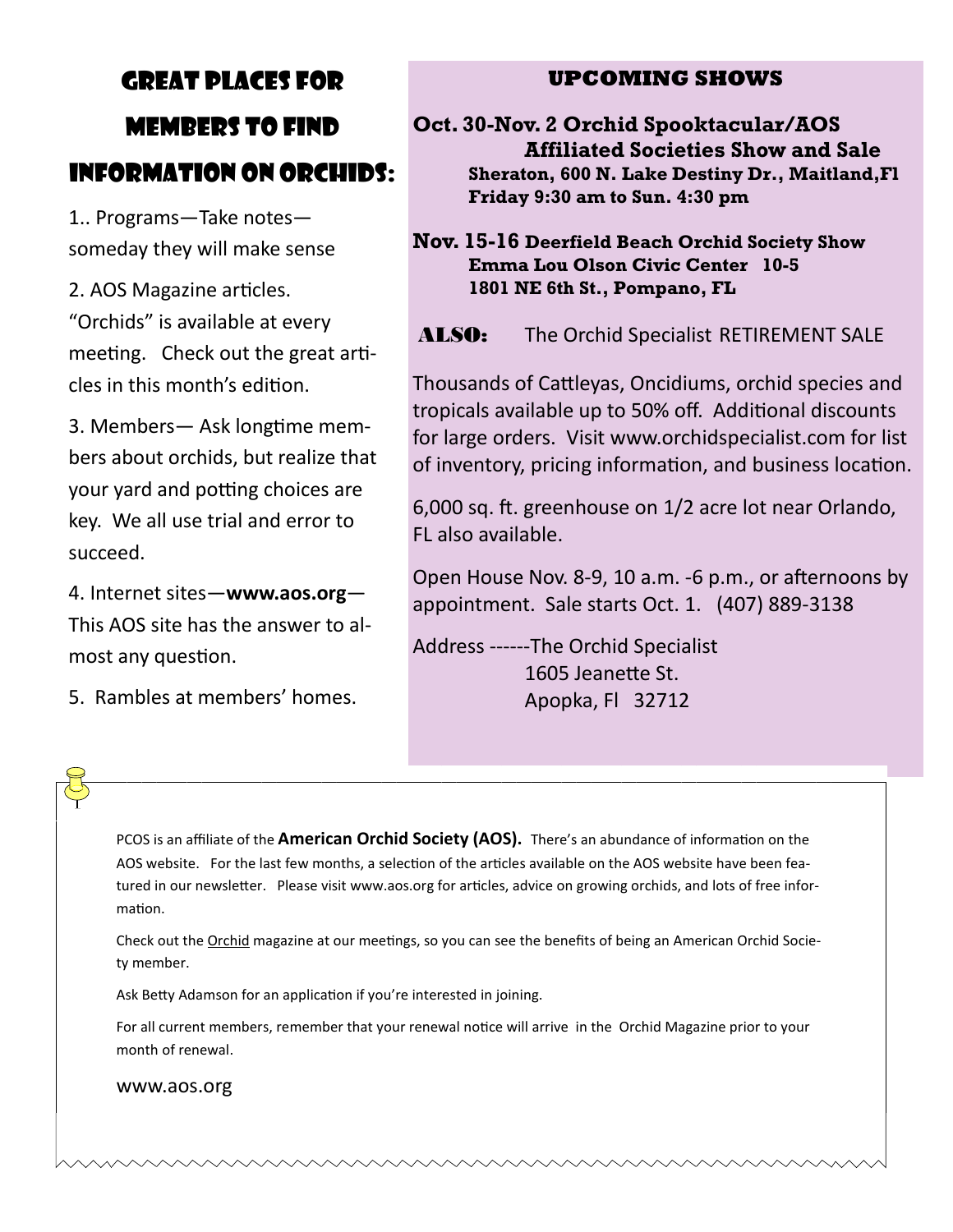#### **LOOKING FOR SOME GOOD MEMBERS TO TAKE POSITIONS**

**After the election, our board would like to have volunteers for the following: greeter to greet and give tickets for nametags every month, raffle chair to sell raffle tickets each month, publicity chair, program chair to plan programs for the year, exhibit chair to coordinate helpers to set up exhibits at 2 shows during the year, six volunteers to rotate bringing refreshments. See Cathy if you would like to volunteer. Our club is only as good as its members.**

#### **Raffle Fun**

**Every current member who wears a nametag to the meeting will receive a raffle ticket for an orchid drawing.**

#### SUNSHINE

Deepest sympathy to the family of former member Evelyn Taylor. Evelyn was an avid orchid grower and was especially fond of cattleyas and vandas. BA





Above left: Pot. Montana Spirit, and right: Lc. Christian Starr 'Tribute' Growers: Margaret and Bill Croucher Left: Judy Law's dendrobium Below: Lc. Dinard 'Blue Heaven' Grower: JoAnn Amos



SFDT. ORCHID FORUM